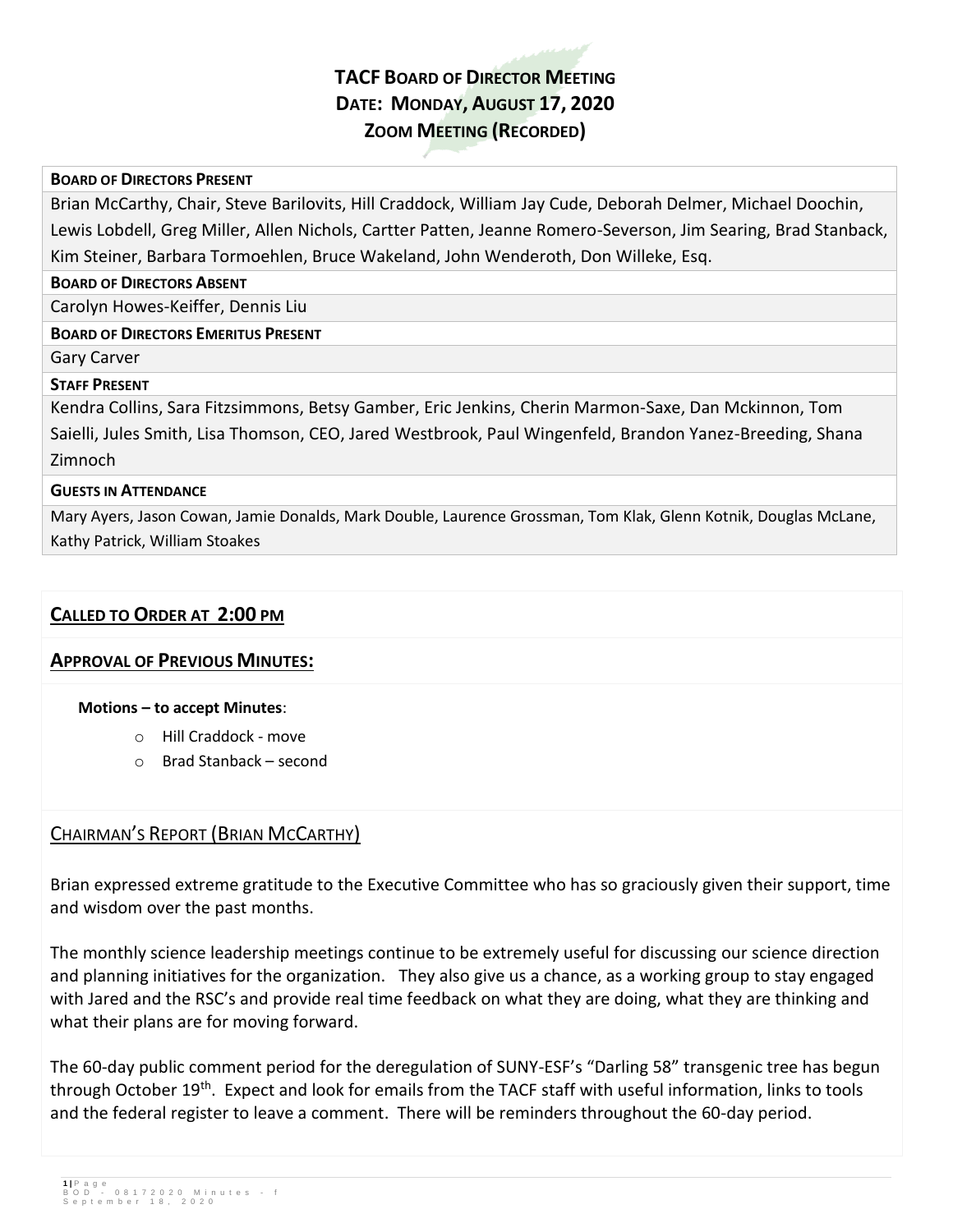## **ACTION ITEMS**

## **I. GOVERNANCE (LEWIS LOBDELL)**

## **Approval of 2 new Board Members**

- o Betty Allison, Lewisville, NC
	- **BS in Zoology from UNC-CH,**
	- Chemist and System Engineer for IBM
	- **Active Volunteerism** 
		- Board Chair Ronald McDonald House, Eastern NC
		- Board Chair Greenfield Academy, Wilson, NC
		- NC Girl Scouts councils and committees
- o Mandy Cromwell, Groton, MA
	- Director of preclinical at Vertex Cell and Genetic Therapies, Boston, MA
		- Working to develop cure for diabetes
	- undergraduate degree in biology from Stetson University and a PhD in Biomedical Sciences from the University of Massachusetts Medical School
	- 25 year of experience working in R and D in the biotech and pharmaceutical industries
	- **Active Volunteerism** 
		- Nashua River Watershed Association
		- Friends of the Nashua River Rail Trail

### **Motions to Approve New Board Members**

- **EXEC** Chair: Brian McCarthy move
- **-** Debby Delmer second

Lewis reported that Allen Nichols, Cartter Patten, Greg Miller and John Wenderoth will be completing their second term on the Board in October 2020. We hope they will continue to be active on various committees. This does highlight our need to continue to search and recruit new board members. The Governance committee would appreciate recommendations. Consider ways to recruit younger talent. We will review our current list of committee volunteers.

### Other Business

- o We are reviewing standardization of committee chair term limits
	- **Proposal to BOD forthcoming**
- o Restoration Committee Charter
	- **Time to update the charter for consistency with the foundation's long term goals**
	- Suggested that the charter be reviewed prior to next Board meeting
- **Updating Chapter Charters** 
	- **IMPORTANT IMPORTANT IMMOGET IS CONSTIGED IN A HOMOGET IMMOGET ASSESS** which TACF projects nationally and we share common goals to accomplish our mission. This includes reviews of insurance coverage, reporting requirements for transparency and branding images such as logo consistency.
	- Most significant undertaking for the Governance committee is to revise current incorporated chapter agreements. Unincorporated agreements were completed and approved in 2018.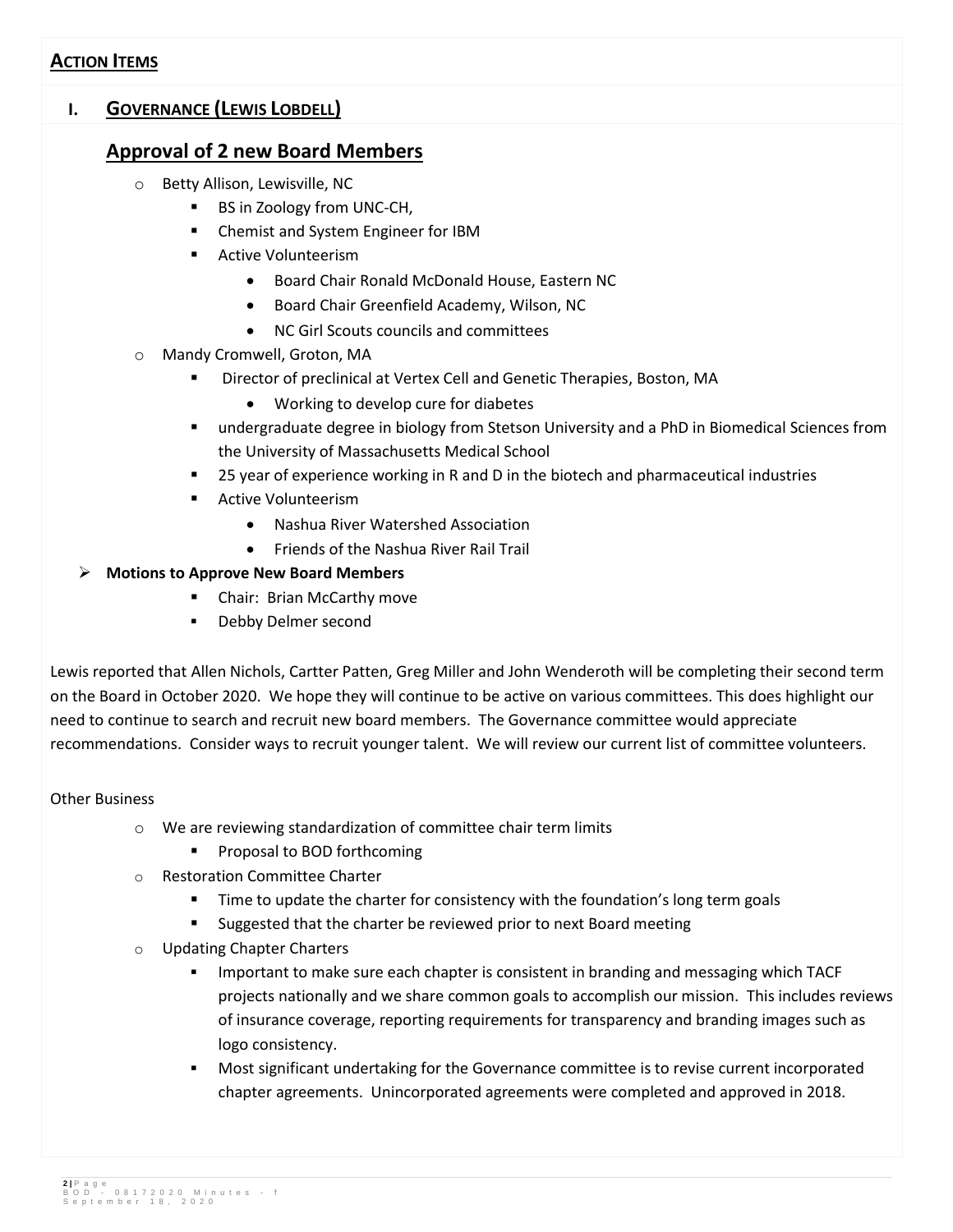## **II. TREASURER'S REPORT (BARBARA TORMOEHLEN / PAUL WINGENFELD)**

## **BARBARA:**

- $\triangleright$  Budget FY2021 (first 30 days)
	- o Income and expense very close to what was budgeted for July
	- o We are not counting major gifts until they have been received
- $\triangleright$  Cash accounts are running fairly consistent with pre-COVID figures
- $\triangleright$  Chapter Accounts do not fluctuate very much
- $\triangleright$  We had a jump in income between January and April resulting from \$208,100 we received from the Federal Payroll Protection Program.
- $\triangleright$  Investments are nearly at pre COVID levels
	- $\circ$  Vanguard and ML The Will Group, have been paying very close attention to our accounts
	- o Investment portfolio mix:
		- No more than 5% of investment in any one holding
		- **Primarily tech firms / nice mix**
- $\triangleright$  Paul did a deep dive into both Vanguard and Merrill Lynch
	- o Vanguard
		- **Straight forward**
		- $\blacksquare$  Fund in Funds Out
		- No investment fees
	- o Merrill Lynch
		- Fees make up .5% annually (weighted average)
		- $\blacksquare$  70 25 5 asset allocation (stocks bonds cash)
- $\triangleright$  Audit
	- o Will begin at the end of August and expected to be complete at the end of October
	- o Same firm for the last few years very confident in their direction
- $\triangleright$  Cartter Patten will continue as chair of the Audit sub committee
- $\triangleright$  Staff has stayed employed and fully engaged
- Financials always available online at<https://www.acf.org/about-us/financials/>

## **PAUL:**

- **P**ayroll **P**rotection **P**rogram loan originator through BB&T
	- o They are not yet accepting loan forgiveness applications
	- o Waiting until all rules are finalized
	- o 24-week period instead of 8-week period will be used for loan forgiveness
	- o Expectation is that the loan will be 100% forgiven
- $\triangleright$  Cash forecasting has been within 5% monthly
- $\triangleright$  Market Investments doing well
- $\triangleright$  Happy that Samantha is back she has Grant Actions in the works

## **III. WORKERS COMPENSATION UPDATE (BETSY GAMBER)**

It has been determined that no BOD action is necessary at this time. Coverage for Lisa Thomson in her position as CEO has been expanded to include states in which she frequently travels.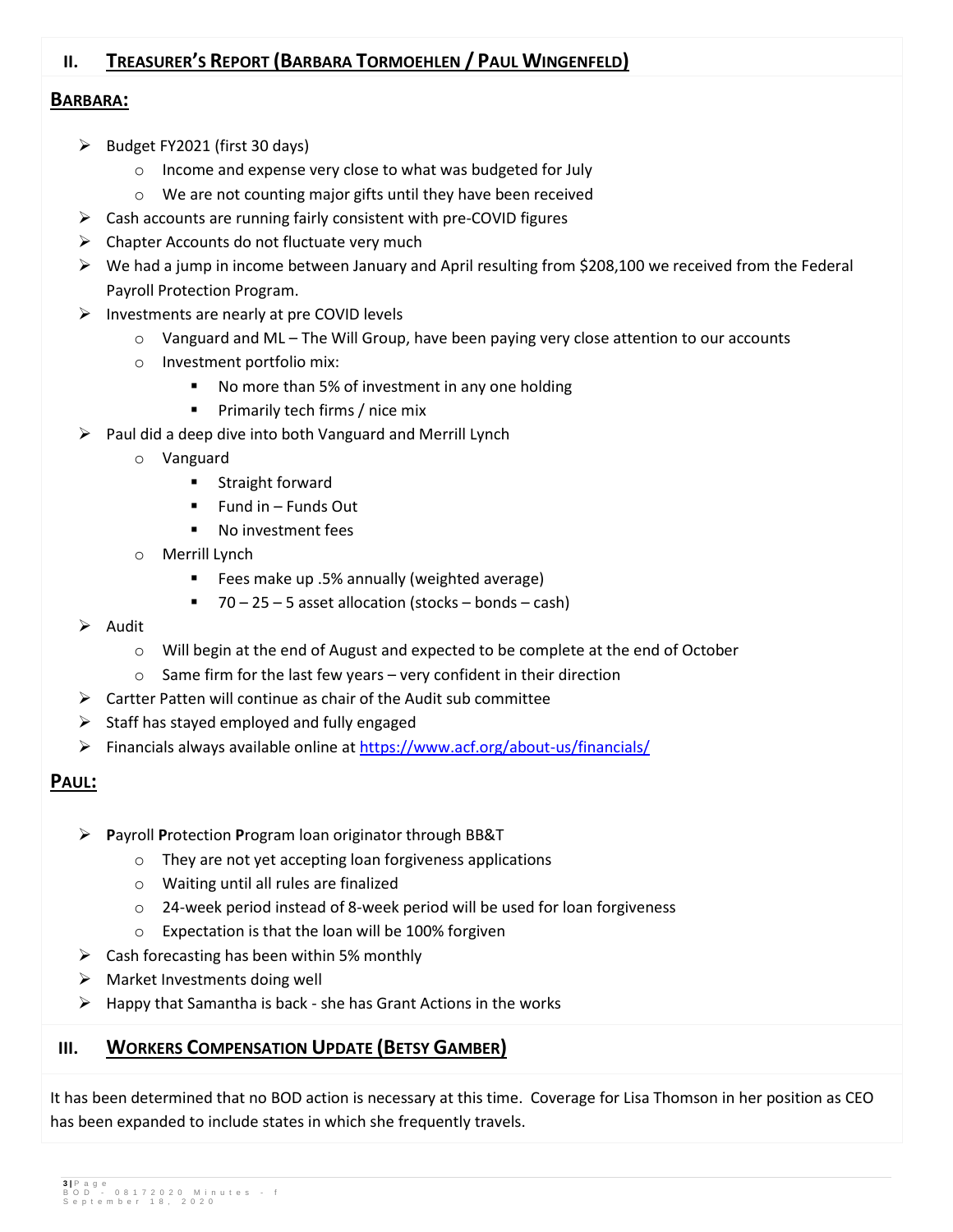## **IV. PRESIDENTS REPORT (LISA THOMSON)**

One top goal has been to keep everyone employed and fully productive.

- o Current hiring freeze
	- Pausing Southern Regional Science Coordinator position previously held by Ben Jarrett until October at which time we will begin advertising the position. We want to thank Tom Saielli for all his hard work to cover 2 regions.
	- Communication Assistant for Jules to ease her work load will also be delayed.

Our Executive committee has been so incredible and supportive and chapter leaders are staying active and engaged. Membership is growing due in part to Judy and Shana's customer service and outreach. Below is a quick snapshot of annual membership totals:

- $\blacksquare$  Jan 2019 ~4700+
- $\blacksquare$  Jan 2020 ~4900+
- $-$  Jul 2020 5000+
- NY and PA/NJ chapters each have over 800 members

### Appeals

- $\circ$  Raised as much through Spring Appeal 2020 as Spring Appeal 2019 so encouraging
- o Fall Appeal to start mid to late September

### Strong Engagement

- o Science Leadership Meetings
- o Chestnut Chats averaging 100 per chat
- o Esprout / Chestnut Magazine on schedule
- o Strong donor communication

### Public Comment Period

- o An important milestone for the Darling 58
- o We appreciate the patience of our chapters in sending communications until TACF sends further direction

### Resilient Survivors!

o Rex Mann is making a remarkable recovery and is hard at work with son Scott to engage with the eastern ban of the Cherokee Indians. Due to Rex's authentic outreach and his relationship with an elder in the tribe through his late father, the tribal leaders are enthusiastic about chestnut and our restoration efforts.

## **V. SCIENCE REPORT (JARED WESTBROOK)**

- $\triangleright$  3 prescribed methods of restoration of the chestnut
	- o **Traditional breeding**
		- **Meadowview completed selection on Duncan Farm (Clapper)** 
			- Chose few hundred best trees some with Phytophthora resistance as well
			- Working on Wagner Seed Orchard selections
			- Hopeful to have full selection by end of year
		- Wide spectrum of resistance
			- Intermediate between 35% 95%
		- Winter: Phenotyping for architectural traits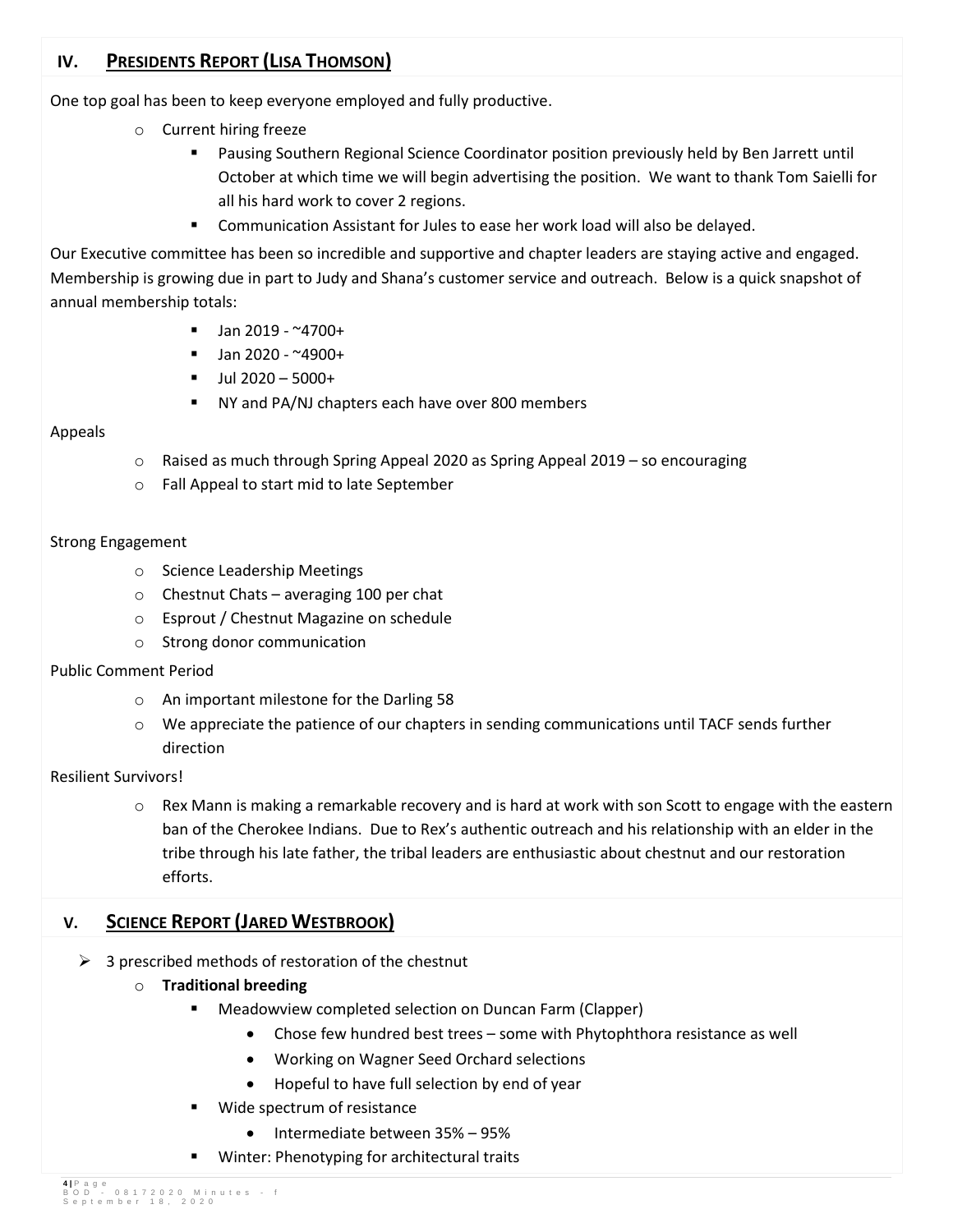- Kim Steiner and Sara Fitzsimmons helping lead this effort to determine how they are growing
	- o Timber type; able dominance; more branchy
	- o How do the characteristics correlate with the % genome inherited from the American chestnut?
- Speeding up the selection process early screening
	- Marty Cipollini from GA chapter developed a new method
		- o Inoculate the tip of the seedling without killing the seedling
		- o Cut out canker, plant out seedling
		- o Stronger selection, plant fewer with stronger resistance
		- o Seeing how this correlates with what has been measured with the field trials
- **Long term: Map most important regions for resistance, multiple generations of selections with** cheaper genotyping method hopefully created soon
	- Infer which parts of genome more American vs Chinese
	- Select trees have more Chinese resistance and American genome

## o **Outcrossing with transgenic tree**

- 5 locations APHIS permits for crosses of OxO pollen and wild type/backcross trees
	- 1 location selection for Phytophthora as well
	- Next year resulting in both blight and Phytophthora and mapping where trees are
- **Germplasm Conservation** 
	- Encouraged by Trent Deason's grafting work
		- $\circ$  Received pollen from trees previously suppressed in understory, in a greenhouse
		- o Get seeds and plant which makes the process easier
- Landscape Genomics
	- Virginia Tech sequencing the genomes of 500 AM chestnuts
		- o Genome diversity as related to climate adaptation
		- o 190 samples back and starting to do analysis
		- o 40 million snips out of 700 million bases
- o **CRISPR using gene modification and inserting genes from Chinese chestnut directly into American chestnut**
	- **Requires really good genomes for American and Chinese** 
		- HudsonAlpha: American assembled doing final step of delineating where the genes are
		- Chinese Mahogany genome has been sequenced and being assembled
	- Map where resistance is in the genome (Clapper & Graves Meadowview and also PA Norris 13 Chinese and Japanese parents)
	- Gene expression studies Hill Craddock which genes turn off and on due to the blight
	- Sequencing genomes Chinese/Japanese trees that are resistant as well as European/American/Chinquapins that are susceptible for signatures of natural selection in regions known to be associated with resistance.
		- Intersecting all approaches together
		- Hopeful to find candidate gene for CRISPR modification
		- Working with APHIS to see if trees modified by inserting Chinese genes directly into tree may not need to be regulated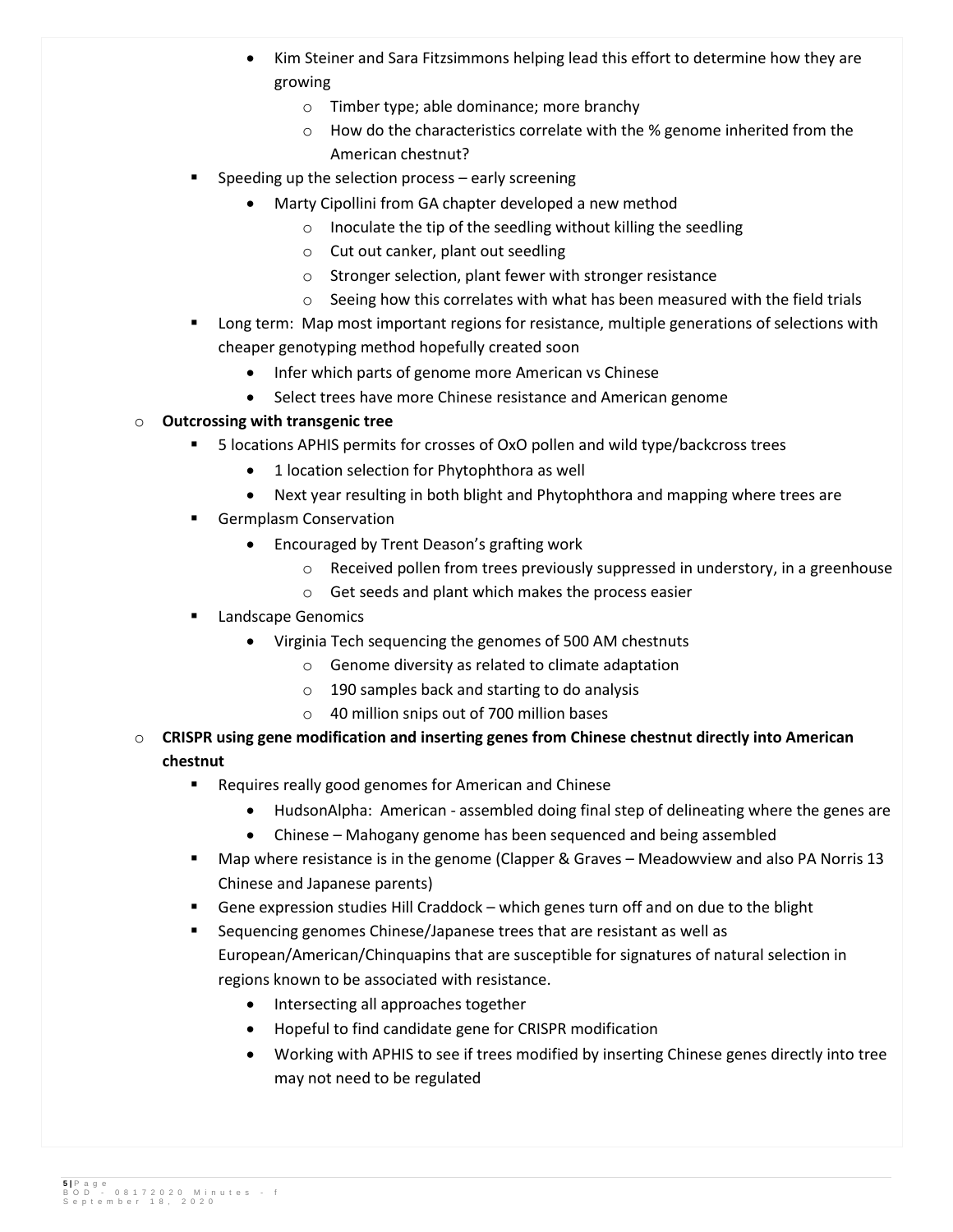## **VI. REGIONAL UPDATE SARA FITZSIMMONS – PRESENTED BY KENDRA COLLINS**

- <https://www.acf.org/wp-content/uploads/2020/09/Aug-2020-Regional-Update.pdf>
	- o Phenotyping
		- **Phenotyping of blight resistant chapter selections to be wrapped up by end of season**
		- Genotyping samples of existing of chapter selection are complete
		- **EXECUTE:** Architectural Selection
			- Branch to stem cross-sectional area ratio
			- Do metrics figure out what is American/Chinese/or combination

### o Pollination

- **•** OxO pollinations:
	- VT: TACF, ME: University of New England, NY: SUNY-ESF, VA: TACF (2 sites), IN Purdue
- **American controlled crosses**
- **F1** crosses
- **IMMATURE AMERICAN BUT COLLECTIONS FOR SCOTT METAL UNIVERSITY OF GEORGIA**
- o Inoculation Ratings
	- **Done but scaled back due to COVID**
- o Germplasm Conservation
	- **GA grafted trees producing pollen**
	- Stanback Intern Jack Alcorn
		- New Southern sources of germplasm
			- o 46 new contacts; 84 new sources
		- dentataBase / TreeSnap / iNaturalist comparison
			- o Report forthcoming
- o Leaf Collection for Genotyping
	- **Looking for more Japanese samples**
	- **Collections are up to date for chapter breeding programs**
- o Small Stem Assays New Method
	- **E** Cipollini Method used (top snip with straw hat)
		- Easier, less error prone, fewer no-takes
- o Phytophthora Resistance Testing at RSC in Asheville
	- **Ben Jarrett still lending his time**
	- Screen over 100 new families
		- Seedlings will be planted out on PRR fields
- o dentataBase
	- Vern Coffey from ESF joined team and has contributed much work and expertise
	- **Finally, have grafting support**
	- Advanced search feature
	- **Unique in its ability to track plantings** 
		- No other systems do this
		- Will start working with other groups who may be interested in this functionality
- o BRAG plantings
	- **Penn State doing well**
	- **Mycorrhizal Traps were installed** 
		- Student at SUNY
		- Mesh bag with soil planted next to tree so roots can grow into it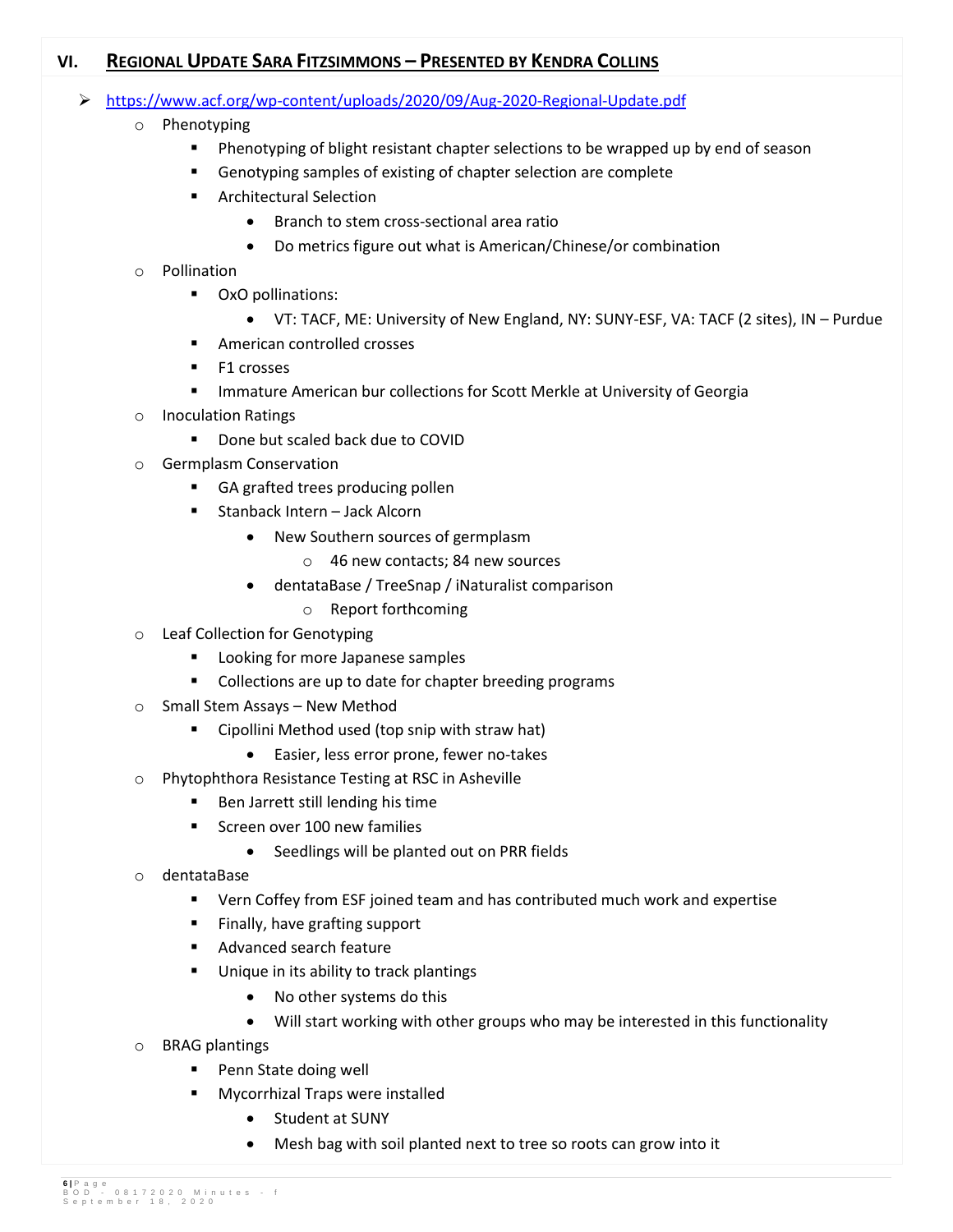## **COMMITTEE REPORTS**

### **CHAPTERS COMMITTEE (CAROLYN KEIFFER)**

 $\triangleright$  No report

### **RESTORATION COMMITTEE (BRUCE WAKELAND)**

 $\triangleright$  A committee meeting is scheduled for September 9, 2020. We will address future restoration goals and activities.

### **FINANCE COMMITTEE (BARBARA TORMOEHLEN)**

 $\triangleright$  Previously reported

### **SCIENCE AND TECHNOLOGY (STEVE BARILOVITS)**

- $\triangleright$  Chestnut Chats have been very helpful:
	- o Crossover of topics covered at S&T meetings
		- **E** Jeanne Romero-Severson: Metabolomics
		- **Scott Merkle: Cloning Techniques**
		- David Canon from Oak Ridge: Genomic-wide associations studies
- $\triangleright$  Science Leadership Meetings
	- o Very effectively led by Jared and Sara
	- o Joint meetings with other committees as subject matter cross

### **GOVERNANCE COMMITTEE (LEWIS LOBDELL)**

 $\triangleright$  Previously reported

### **PROMOTION AND OUTREACH (JAY CUDE)**

- $\triangleright$  Strategic Plan components
	- $\circ$  3.1.1 Define the Product
		- 11 versions to get to this point
		- Amazing amount of discussion
			- 60 sec elevator speech
			- Technical and process version

### **MEETING ADJOURNED AT 2:28 PM**